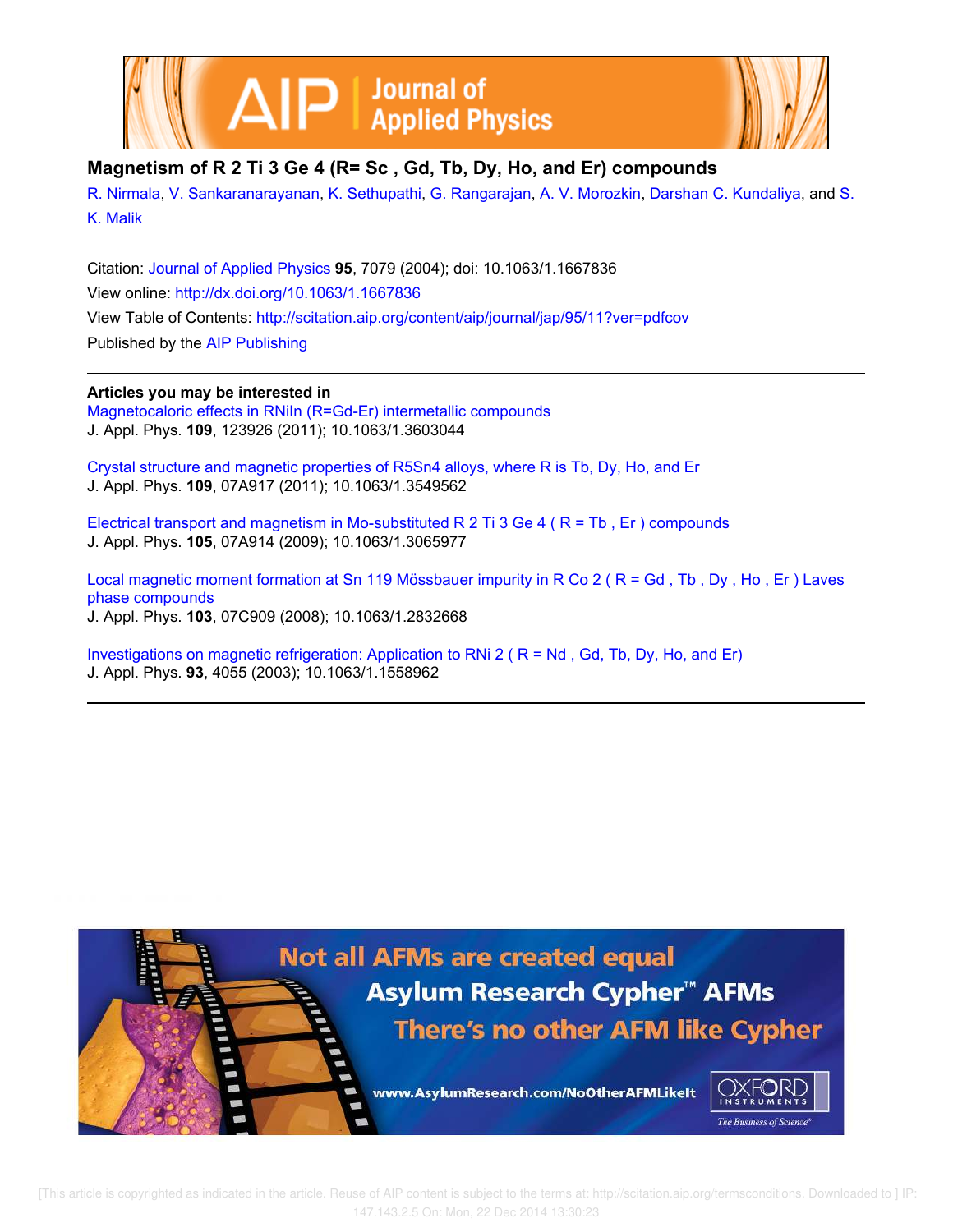# Magnetism of R<sub>2</sub>Ti<sub>3</sub>Ge<sub>4</sub> (R=Sc, Gd, Tb, Dy, Ho, and Er) compounds

R. Nirmala,<sup>a)</sup> V. Sankaranarayanan, K. Sethupathi, and G. Rangarajan *Department of Physics, Indian Institute of Technology Madras, Chennai 600 036, India*

A. V. Morozkin

*Chemical Faculty, Moscow Lomonosov State University, Moscow 119899, Russia*

Darshan C. Kundaliya

*Tata Institute for Fundamental Research, Mumbai 400 005, India and Center for Superconductivity Research, Department of Physics, University of Maryland, College Park, Maryland-20742-4111*

S. K. Malik

*Tata Institute for Fundamental Research, Mumbai 400 005 India*

(Presented on 8 January 2004)

Results of magnetization measurements down to 1.8 K on polycrystalline  $R_2Ti_3Ge_4$  ( $R=Sc$ , Gd, Tb, Dy, Ho, and Er) compounds of orthorhombic  $Sm_5Ge_4$ -type (space group Pnma) are presented and discussed.  $Gd_2Ti_3Ge_4$  is found to be a ferromagnet below 32 K while other  $R_2Ti_3Ge_4$ compounds, with magnetic rare earths  $(R = Tb, Dy, Ho, and Er)$ , undergo a low temperature antiferromagnetic transition. The effective magnetic moment ( $\mu_{\text{eff}}$ ) values obtained from the Curie– Weiss paramagnetic susceptibility correspond to that of  $R^{3+}$  ions. Saturation of magnetization is not observed upto applied fields of 5.5 T at 1.8 K for all  $R_2Ti_3Ge_4$  compounds except  $Gd_2Ti_3Ge_4$ , indicating the possible presence of crystal field effects. Electrical resistivity of these compounds is dominated by electron-phonon scattering above 20 K and signature of phonon and magnon drag effects are seen in the low temperature thermopower data. © *2004 American Institute of Physics.* [DOI: 10.1063/1.1667836]

#### **INTRODUCTION**

Giant magnetocaloric effect at around room temperature has been observed in  $Gd_5(Si_xGe_{1-x})_4$  alloys for  $x=0.5$  composition near its ferromagnetic ordering temperature  $(T_C)$  $=$  276 K).<sup>1,2</sup> With an aim to realize magnetic refrigeration near room temperature, new rare earth intermetallic compounds are being tailored and investigated by substituting at the Gd- site<sup>3-5</sup> other rare earths or a transition metal<sup>6</sup> in the above-mentioned alloys. Substitution of rare earths like Dy, Pr, and Ho at the Gd-site has always resulted in a reduction of the *T<sup>C</sup>* . In this effort, a transition metal substitution, namely, titanium in an orthorhombic,  $(Sm_5Ge_4$ -type)  $Gd_5Ge_4$  alloy has resulted in the formation of stable  $R_2Ti_3Ge_4$  intermetallic phase with  $R=Sc$ , Gd, Tb, Dy, Ho, and Er. The choice of titanium metal was based on its excellent mechanical properties, which would render the material suitable for applications. In this work, the low temperature magnetic and electrical transport properties of  $R_2Ti_3Ge_4$  ( $R$  $=$  Sc, Gd, Tb, Dy, Ho, and Er) are investigated and discussed.

#### **EXPERIMENT**

The  $R_2Ti_3Ge_4$  ( $R=Sc$ , Gd, Tb, Dy, Ho, and Er) compounds were prepared by electric arc melting under argon atmosphere starting from stoichiometric amounts of high purity constituent elements (Sc, Gd, Tb, Dy, Ho, and Er- $99.9\%$  pure, Ti and Ge—99.99% pure) followed by vacuum annealing at 1100 K for eight days. Room temperature x-ray diffraction experiments confirmed the parent orthorhombic  $Sm_5Ge_4$ -type structure (space group Pnma).<sup>7</sup> The lattice parameters of the compounds vary in accordance with lanthanide contraction (Table I).

DC magnetization measurements were carried out from room temperature down to 1.8 K using a superconducting quantum interference device magnetometer (MPMS, Quantum Design, USA) up to applied fields of 5.5 T. DC electrical resistivity measurements were performed by standard fourprobe technique in a Janis closed cycle refrigerator (CCR) in the temperature range of 15–300 K. The thermoelectric power was measured by employing conventional differential technique using copper as a reference material in CCR.

#### **RESULTS AND DISCUSSIONS**

The temperature  $(T)$  variation of magnetization  $(M)$  measured in applied fields of 0.5 mT and 0.5 T indicates that the  $Gd_2Ti_3Ge_4$  compound undergoes a low temperature ferro-

TABLE I. Lattice parameters of  $R_2Ti_3Ge_4$  ( $R = Sc$ , Gd, Tb, Dy, Ho, and Er) compounds.

| Compound       | $a$ (nm)  | $b$ (nm)  | $c$ (nm)  |  |
|----------------|-----------|-----------|-----------|--|
| $Sc_2Ti_3Ge_4$ | 0.6791(2) | 1.3107(3) | 0.6924(2) |  |
| $Gd_2Ti_3Ge_4$ | 0.7042(1) | 1.3494(2) | 0.7186(4) |  |
| $Tb_2Ti_3Ge_4$ | 0.7016(1) | 1.3455(2) | 0.7157(1) |  |
| $Dy_2Ti_3Ge_4$ | 0.6987(1) | 1.3409(2) | 0.7122(1) |  |
| $Ho_2Ti_3Ge_4$ | 0.6981(1) | 1.3400(2) | 0.7117(1) |  |
| $Er_2Ti_3Ge_4$ | 0.6962(1) | 1.3367(2) | 0.7099(1) |  |

 [This article is copyrighted as indicated in the article. Reuse of AIP content is subject to the terms at: http://scitation.aip.org/termsconditions. Downloaded to ] IP: 147.143.2.5 On: Mon, 22 Dec 2014 13:30:23

a)Electronic mail: nirmala@physics.iitm.ernet.in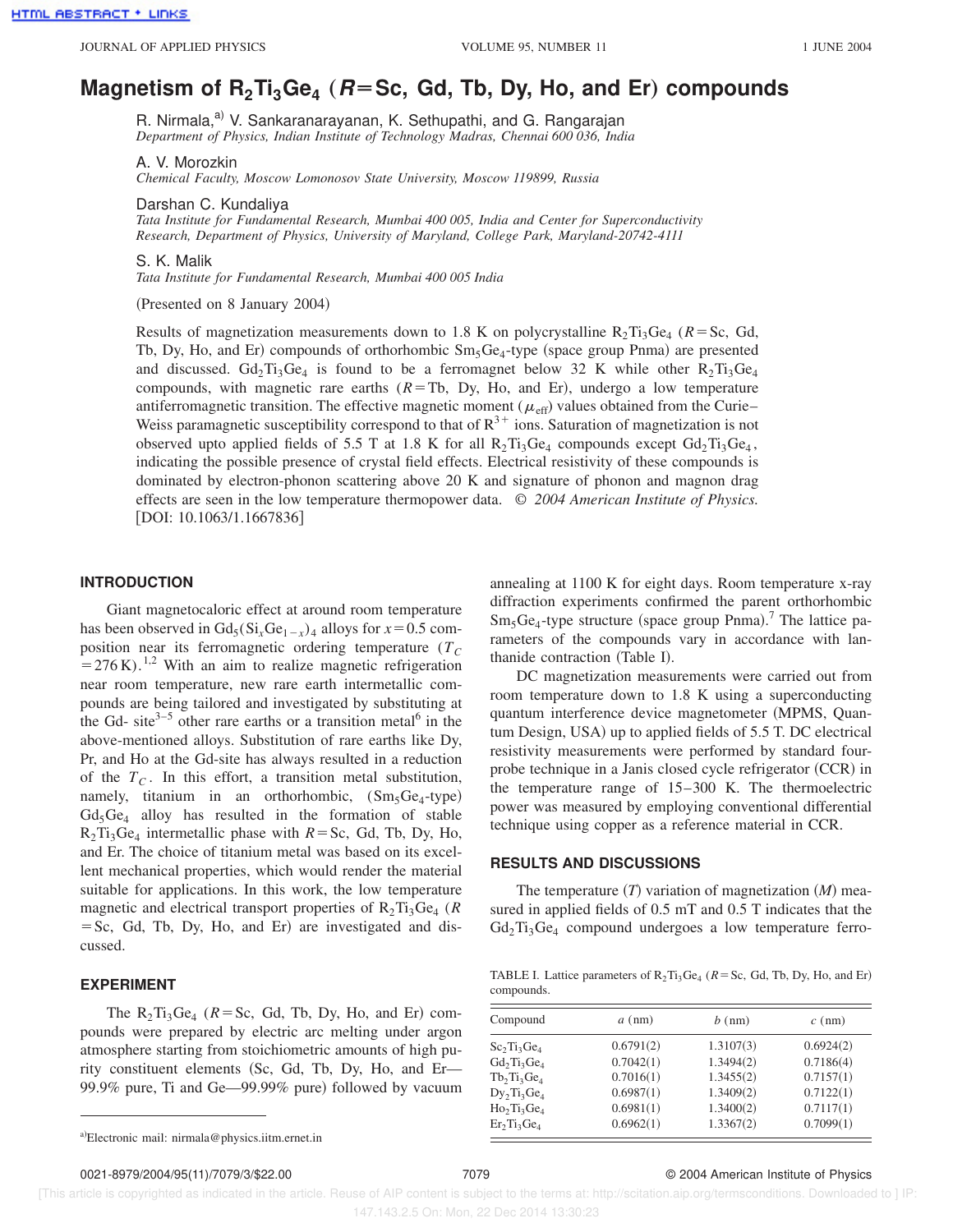

FIG. 1. Plot of  $M(T)$  for  $R_2Ti_3Ge_4$  ( $R = Gd$ , Tb, Dy, and Ho) compounds.

magnetic transition at 32 K whereas all other magnetic rare earth containing samples of  $R_2Ti_3Ge_4$  series ( $R=Th$ , Dy, and Ho) were found to have a paramagnetic to antiferromagnetic phase change (Fig. 1). In the case of  $Er_2Ti_3Ge_4$  compound, no antiferromagnetic peak like feature was observed in *M* down to 1.8 K but the compound shows a tendency to order magnetically in a low applied field of 0.5 mT. The suppression of Néel temperature with the application of larger magnetic field is consistent with the antiferromagnetic nature of  $R_2Ti_3Ge_4$  ( $R=Th$ , Dy, and Ho) compounds. The  $Sc<sub>2</sub>Ti<sub>3</sub>Ge<sub>4</sub>$  compound is found to be nonmagnetic down to 1.8 K. The effective magnetic moments calculated from the high temperature Curie—Weiss fit to the susceptibility, compare well with the free ion moments of corresponding rare earths. The ordering temperatures ( $T_C$  or  $T_N$ ), paramagnetic Curie temperature  $\theta_P$ , effective magnetic moment  $\mu_{\text{eff}}$ , and magnetization values in 5.5 T applied field in the ordered state, *M*(5.5 T) are presented in Table II.

The field  $(H)$  dependence of magnetization has been studied and the *M*-*H* isotherms have been obtained at 5 and 100 K up to the field of  $5.5 T$  (Fig. 2). For Tb, Ho, and Er compounds, to understand the behavior of  $M(H)$  in the magnetically ordered state, measurements were carried out at 1.8 K (at  $T < T_N$ ). In the paramagnetic state, magnetization varies linearly with applied field. The isotherms of  $R_2Ti_3Ge_4$  $(R = Tb, Dy, Ho, and Er)$  compounds at low temperatures are quite complex for an antiferromagnet. The low temperature magnetization of  $Dy_2Ti_3Ge_4$  and  $Er_2Ti_3Ge_4$  compounds

TABLE II. Magnetic properties of  $R_2Ti_3Ge_4$  ( $R = Gd$ , Tb, Dy, Ho, and Er) compounds.

| Compound       | $T_{C,N}$<br>(K) | $\theta_P$<br>(K) | $\mu_{\rm eff}$<br>$(\mu_{\rm B}/R^{3+})$ | $M$ (5.5 T, 5 K)<br>$(\mu_B/R^{3+})$ |
|----------------|------------------|-------------------|-------------------------------------------|--------------------------------------|
| $Gd_2Ti_3Ge_4$ | 32               | 2.7               | 7.57                                      | 6.03                                 |
| $Tb_2Ti_3Ge_4$ | 18               | $-8.5$            | 9.17                                      | 5.28 <sup>a</sup>                    |
| $Dy_2Ti_3Ge_4$ | 8                | $-4.8$            | 9.52                                      | 6.67                                 |
| $Ho_2Ti_3Ge_4$ | 8                | $-18.4$           | 9.52                                      | 6.90 <sup>a</sup>                    |
| $Er_2Ti_3Ge_4$ |                  | $-4.3$            | 8.68                                      | 5.50                                 |

<sup>a</sup>Obtained at 2 K.



FIG. 2. Plot of *M* vs *H* for  $R_2Ti_3Ge_4$  ( $R = Gd$ , Dy, Ho, and Er) compounds.

shows considerably large hysteresis. The magnetic structure of these compounds is most likely a complex canted one as in parent  $R_5X_4$ -type compounds, with both ferro- and antiferromagnetic correlations.

Magnetization saturates only for  $Gd_2Ti_3Ge_4$  compound in 5.5 T field at 5 K, but not for other compounds. The magnetic moment value in the ordered state (Table II) is less than the free-ion moment, suggesting the existence of anisotropy due to crystal field effects. Also a significant deviation from Curie–Weiss behavior in susceptibility was observed in the case of the  $Tb_2Ti_3Ge_4$  compound at around 50 K. In these compounds titanium does not carry a magnetic moment as in the case of  $R_2Ti_3Si_4$ , RTiSi, and RTiGe compounds.6,8–10

The electrical resistivity  $\rho$  of all the R<sub>2</sub>Ti<sub>3</sub>Ge<sub>4</sub> compounds investigated here is metallic and is of the order of few tens of  $\mu\Omega$  cm. Resistivity of these compounds follows the equation of the form given below

$$
\rho(T) = \rho_0 + A \int_0^{\theta_D/T} x^5 dx / (e^x - 1)(1 - e^{-x}), \tag{1}
$$

where  $\rho_0$  is the residual resistivity and the second term is the conventional Bloch—Grüneisen expression for the electron—phonon scattering. Typical slope change in resistivity near  $T_C$  is observed for  $Gd_2Ti_3Ge_4$  (Fig. 3). For the other compounds, the magnetic ordering temperatures being low, their signature in electrical resistivity might be explicit at much lower temperatures. From the fit to the resistivity curve, the Debye temperature,  $\theta_D$ , values are calculated. The resistivity values at typical temperatures and also the fit parameters are listed in Table III. The resistivity at room temperature is more for Tb- compound and it decreases systematically for heavier rare earth containing compounds.

The thermoelectric power  $(S)$  of the  $R_2Ti_3Ge_4$  compounds is negative at room temperature and shows a peak feature at low temperatures (Fig. 4). The *S* of Gd-compound alone shows a double hump in the neighborhood of  $T_c$ . The low temperature thermopower behavior of magnetic rare earth containing  $R_2Ti_3Ge_4$  ( $R=Gd$ , Tb, Dy, Ho, and Er) compounds must be the result of a combined effect of mag-

[This article is copyrighted as indicated in the article. Reuse of AIP content is subject to the terms at: http://scitation.aip.org/termsconditions. Downloaded to ] IP: